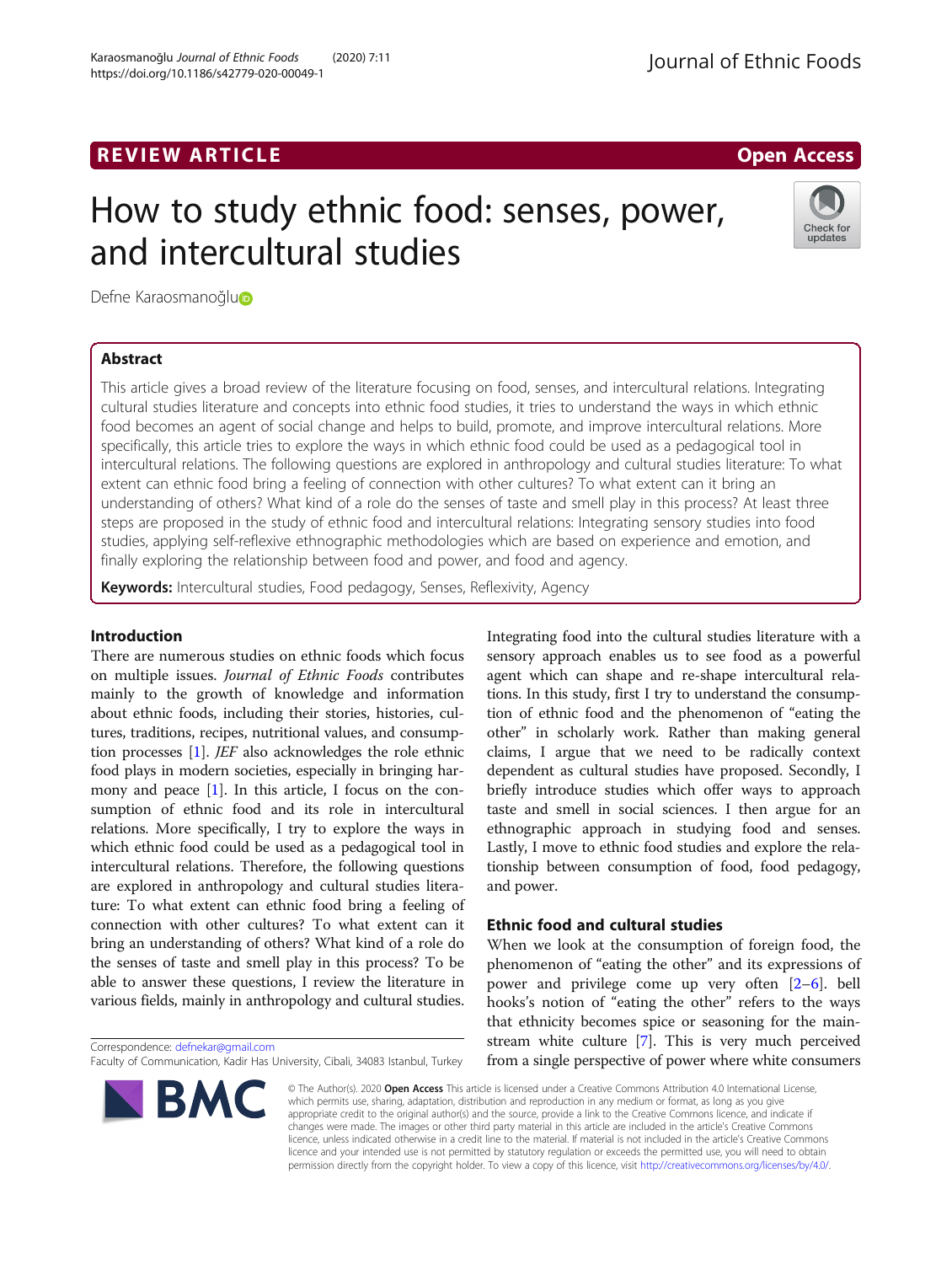are privileged in choosing, colonizing, incorporating, and exploiting the others and their tastes. However, this single perspective of power relations has undergone serious criticisms. According to Peter Jackson, we should "examine more closely the complexities of the production process, the politics of representation and the practices of consumption" to grasp the shifting power relations of each specific case [[8\]](#page-6-0). For example, ethnic food (or ethnic restaurant) becomes a way to produce knowledge about a group of people or region [[9](#page-6-0)]. Therefore, the question is whether the so-called "white consumers" would learn about other cultures and learn to appreciate differences.

Therefore, while commenting upon the consumption of ethnic food, we need to be radically context dependent. After all, consumer groups are not necessarily homogeneous since people have heterogeneous biographies and everyday lives [\[10](#page-6-0)–[12](#page-6-0)]. Therefore, we may need to get rid of the perception of a homogeneous group of white consumers. A well-respected cultural studies scholar Lawrence Grossberg proposes the concept of "radical contextualization" as a research strategy [[13](#page-6-0)] where each context produces distinct links, connections, meanings, and discourses: "If reality is relational and articulated, such relations are both contingent (i.e. not necessary) and real, and thus, never finished or closed for all times." As a resistance to Marxist determinism, contextualism is a condensation of multiple determinations, and effects and the linkage are not necessary, determined, absolute, or essential for all time.

Moreover, coming from a Marxist theory, cultural studies extensively explores the relationship between structure and agency. And it has always been careful about the taken-for-granted asymmetrical power relations favoring the structure. Sensory apparatus is also a potential topic for cultural studies, which is unfortunately underexplored for many years in social sciences. The reason for this could be that senses of taste and smell are embodied with memories, and personal and subjective feelings, which make them not only difficult to study, but also illegitimate sources of knowledge.

## Studies on senses

"The sensorium is a fascinating focus for cultural studies," says Walter J. Ong [\[14](#page-6-0)]. As a reply to the tendencies of prioritizing and essentializing visuality in social sciences, Zygmunt Bauman argues, "modernity declared war on smells. Scents had no room in the shiny temple of perfect order modernity set out to erect" [\[15](#page-6-0)]. Bauman considers smell to be the antithesis of modernity. Similarly, Constance Classen, David Howes, and Anthony Synnott argue in their book Aroma: The Cultural History of Smell that the visual, as the superior, most reliable of the five senses, is a cultural phenomenon worth critical analysis [\[16](#page-6-0)]. In the eighteenth and nineteenth centuries, smell was devalued because the philosophers and scientists of that period, according to Classen, Howes, and Synnott, decided that the sight (vision) was the sense of reason and civilization, while smell was the sense of madness and savagery. Smell is marginalized because it is felt to threaten the rational and objective part of modernity [\[16](#page-6-0)]. In other words, Western tradition devalues taste (and smell) as a lower sense that does not promote reasoned judgment and that blurs the basic western philosophic divide between "subjective" and "objective" [\[16](#page-6-0)].

While modern thinking has been challenged for quite a while, the question of how to analyze and comment upon taste and smell, in other words, how to turn them into knowledge is still undetermined. Only over the last few decades, scholars across social sciences and humanities have turned their attention on the senses and on the question above. In 2018, Bloomsbury published a six-volume series called A Cultural History of Senses edited by Constance Classen and a four-volume series called Senses and Sensations edited by David Howes [\[17,](#page-6-0) [18](#page-6-0)]. While the former series provides a historical approach to the study of senses starting from the antique times to the modern age, the latter explores the ways in which senses are studied in various disciplines from geography, anthropology, history, sociology, and art to biology, psychology, and neuroscience.

On the other hand, academic studies that deal with the intersection of food and senses have been explored comprehensively by David Sutton [[19\]](#page-6-0). As Sutton argues, there are "three potential directions for further ethnographic exploration and analysis:" The first one takes food's sensory qualities as embodied forms of social distinction. Here, we are talking about hegemonic sensory regimes [\[19\]](#page-6-0). For example, taste and smell build boundaries between groups, the West and immigrants, which provide a ground to start thinking about food and intercultural studies. According to Paul Rodaway, senses are geographical since they contribute to people's orientation in space and to their awareness of spatial relationships [\[20](#page-6-0)]. Therefore, senses play a crucial role in building cultural borders. John Urry argues that smell builds boundaries of gender, class, ethnicity, race, and nationality. Different smells are assigned to different social classes and ethnic groups in the West [\[21](#page-6-0)]. Sandra Soo-Jin Lee explores the relationship between kimchee and Korean identity [\[22](#page-6-0)]. According to Lee, "Korean food played a crucial role in the practice of Korean identity in Japan," and there is a close association between being Korean and the ability to eat kimchee [\[22](#page-6-0)]. Cho, a 72-year-old Korean, is apologetic since he cannot eat kimchee, and he thinks that because he has been living in Japan for so long, his sense of taste has altered. Therefore, the failure of bodily memory in the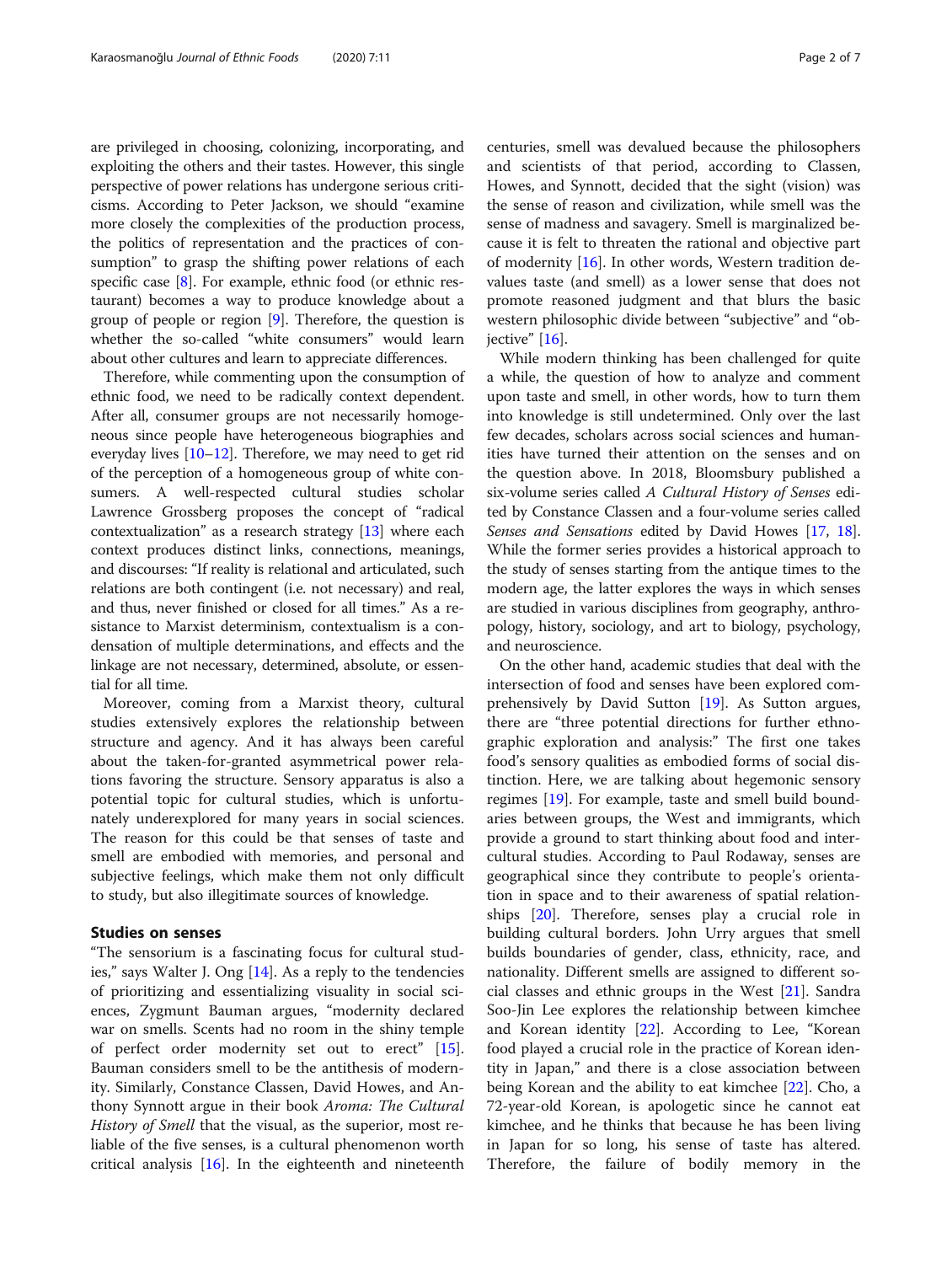performance of an important cultural practice influences identity performance [\[22](#page-6-0)]. According to Lee, "Food choices may be understood as performative and integral to the communication of identity" [\[22](#page-6-0)]. Not to be able to eat kimchee is a sign of weakness for Koreans. One trains the body to eat kimchee regularly, not to fall into a rhetoric, moral failure, and cultural inauthenticity [\[22](#page-6-0)]. Therefore, eating spicy Korean food reflects the Korean residents' struggles in negotiating their identity in Japanese society. Lee rightly argues that bodily memory is helpful in understanding the struggles for identity, and it "remains a dialectic between objectified knowledge and existential meaning in the struggle for identity" [\[22](#page-6-0)]. Here, taste and smell work as an existential and bodily performance in the construction of identity where objective knowledge has no usage.

The second one understands or analyzes society's key flavor principles and oppositions through the combination of different senses perhaps other than those which are familiar to us, such as salty, sweet, sour, and bitter. Synesthetic contributions and intersensoriality are the concepts that are discussed. For example, the ancients (following Aristotle) viewed taste as a form of touch; and we can see in modern period taste is closely connected with smell rather than touch. And according to the latest scientific estimates, there are at least ten senses and possibly as many as thirty-three [\[23](#page-6-0)]. Senses cannot be separated from each other. For example, sound or smell may evoke sensations of color.

The third direction takes taste as central to exploring other aspects of culture [[19\]](#page-6-0). Here, perhaps studying transformations in world history by focusing on cultural changes is crucial. Sidney Mintz's famous book Sweet-ness and Power [\[24\]](#page-6-0) gives us a comprehensive understanding of political economy of sugar in world history. Mintz studies sugar from a geographical/anthropological and historical perspective. He looks at the power relations between producers and consumers of sugar. He investigates how the British planted sugar cane in the Caribbean and Jamaica. In the seventeenth and eighteenth centuries, 12 million African slaves were brought to the Caribbean and Jamaica to work in the fields. From there, sugar was transported to Europe to be consumed as a luxury food. In Europe, from 1400 to 1650, sugar was considered a luxury commodity; and only after the 1850s, sugar became a product of mass consumption. According to Mintz, "sugar…has been one of the massive demographic forces in world history" where millions of Africans were brought to the Americas [\[24\]](#page-6-0).

These three potential directions for further ethnographic analysis may help us to approach senses in multiple ways considering the power relations in either hegemonic sensory regimes, intersensoriality, or political economy. Studying senses, therefore, opens a path to understand power,

politics, and global/local transformations. In this study, however, I explore the ways in which senses play a role in breaking cultural borders. I try to understand how hegemonic sensory regimes can be destroyed when the power of senses is acknowledged at personal and interpersonal levels. For that, we need an ethnographic approach which takes our own bodies as sources of knowledge.

Sarah Pink gives us practical guidelines in doing research on the senses with a self-reflexive point of view. The ethnographer's own experience or experiencing the body is crucial here. It is about using the body as a research tool [[25](#page-6-0)]. Senses, after all, are not static, but they are constantly shifting and changing mostly in relation to human perception and practice. And the ethnographer's own sensory experience inevitably shapes the production of knowledge.

Pink suggests two methodological means to be followed in conducting research [[25](#page-6-0)]. One is sensory subjectivity; that is, we need to examine our own sensory subjectivity from both cultural and personal perspectives. We can start with a kind of auto-ethnography and be aware of our own role in the production of ethnographic knowledge. Reflexivity has been an important part of ethnography where the binary of objectivity versus subjectivity is no longer applicable. Especially feminist geographers and anthropologists have embraced reflexivity in their methodologies. As Gillian Rose claims, "researcher, researched and research make each other; research and selves [are] 'interactive texts'" [\[26\]](#page-6-0). In this respect, the body should operate as an instrument in research since the research process is affected by "bodily reactions, gestures, physical presence, the smell of bodies, tone of voice" [\[27](#page-6-0)]. For example, the geography of disgust is an unspeakable geography, and yet it is very real: "Our feelings made us question our own silences and constructions of Otherness." Research, therefore, is an embodied process [[27](#page-6-0)], and using our body as a research tool is an important part of ethnography.

The second concept is sensory intersubjectivity. Pink considers the importance of "intersubjective relations with others and our material/sensory environments." She argues that our social interactions are not based on verbal communication nor visual impressions, but rather they are multisensory and fully embodied [\[25\]](#page-6-0). Therefore, as researchers, we need to approach people not as objects of experiment, but as participants in the project. This is based on a collaborative and participatory approach. Therefore, following Pink, through the approaches of sensory subjectivity and intersubjectivity, our bodies can be used as a research tool while dealing with taste and smell.

Hegemonic sensory regimes and the relationship between senses and social distinction should be further explored. This is exactly where cultural studies should interfere. If we accept the fact that senses of taste and smell build boundaries of ethnicity, class and nationality,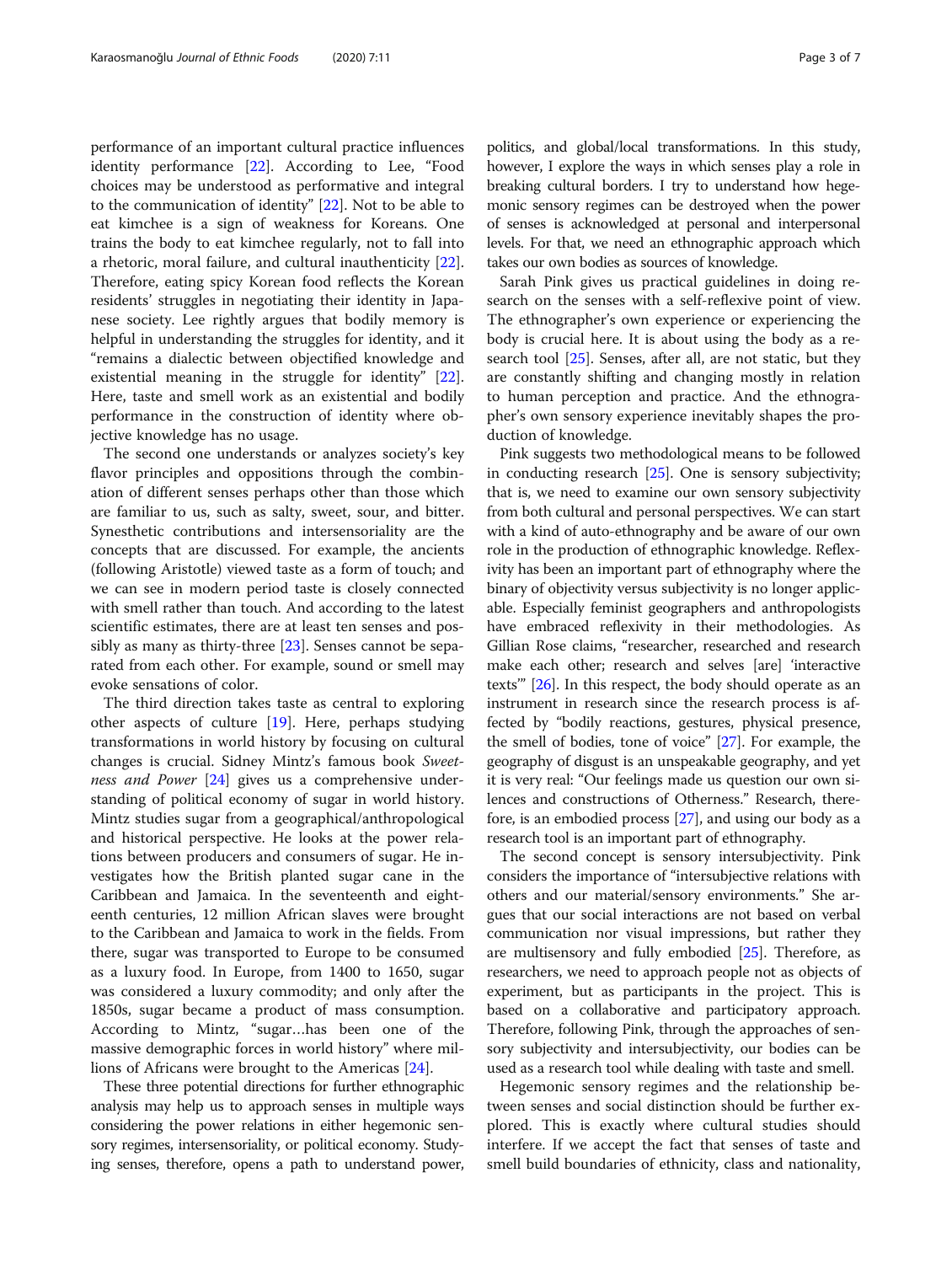and that different odors and tastes are assigned to different social classes and ethnic groups, we should consider the potential power of food in intercultural studies, even though this potential is always contingent and context dependent. Figure 1 shows the research concepts needed to study ethnic food.

# Ethnic food as an agent of social change in intercultural studies

There needs to be further exploration on the relationship between ethnic food and power. Some theorists emphasize the cuisine's active role as an agent of social change and a source of empowerment in the global market. For example, Sylvia Ferrero stresses the economic, social and even political power of cultural brokers in the production, circulation, and representation of cuisine and its cultural image in the case of Mexican restaurants in Los Angeles [[28\]](#page-6-0). She looks at Mexican cuisine not only as an expression of social and cultural identity, but also as a space where social change is made possible. She argues that the Mexican restaurant business in Los Angeles opens paths for immigrant labor, empowers the ethnic "I," enhances economic and social power, and establishes solidarity and social alliances among immigrants [[28](#page-6-0)]. As a result, Mexican cuisine is used by Mexican immigrants in Los Angeles to accomplish social and economic improvement. Ayşe Çağlar shows that German Turks have the power to define their own identity in Döner Kebab businesses in Berlin [[29](#page-6-0)]. Lisa Law emphasizes the status of Filipino women in Hong Kong as powerful agents due to their active creation of space in the city through cooking and eating. Filipino women use food to establish relationships among themselves in a foreign land [\[30\]](#page-6-0). These studies are significant in the sense that they problematize conventional understandings of power relations and identity politics within the marketplace. Moreover, cuisine and culinary practices play an active role in providing cultural spaces for political processes. Kebab has served to lower hostilities against foreigners and Turks in particular. The slogan used against German racism was "No döner without the foreigners." For Çağlar, kebab as a means of building communication is used to establish solidarity, not only among the Turks but also between Turks and other foreigners [[29](#page-6-0)]. Moreover, in Carol M. Counihan's study, food was seen as a vehicle for speaking about gender, class, and ethnic barriers in the San Luis Valley of Colorado [\[31](#page-6-0)]. Gamal Abdel-Shehid shows the role of new soul food in the fight against racism [\[32\]](#page-6-0).

Therefore, rather than simply reducing both individual entrepreneurs and consumers to passive and powerless objects, we should consider the role they play in processes of self-identification, establishing solidarity and minimizing hostilities and racism. Here, the concepts of food pedagogy and public pedagogy become useful. Rick Flowers and Elaine Swan define public pedagogy as "the sites, processes and technologies of learning that happen outside of formal educational systems" [[33\]](#page-6-0). Food can be used as a tool for public pedagogy in everyday life. For instance, by eating ethnic food, one can learn about different cultures. Lisa Stowe and Dawn Johnson argue that sensory learning is an important component of culinary tourism [[34](#page-6-0)].

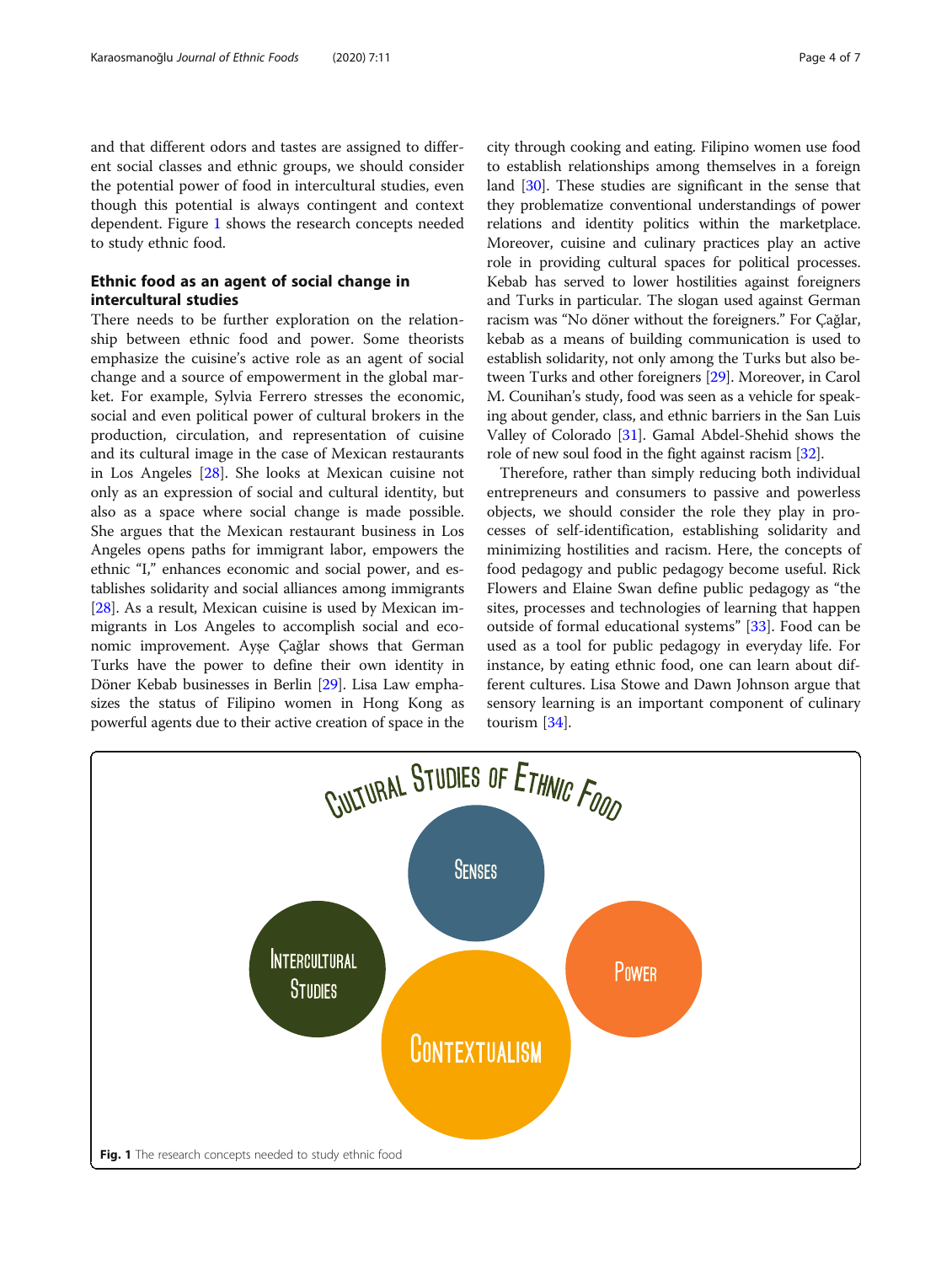Ben Highmore, a cultural studies scholar, explores the relationship between taste, xenophobia, and multiculturalism [\[35](#page-6-0)]. Turning the notion of eating the other upside down, he asks whether taste can minimize xenophobia and racism, and at the same time, bring closeness and understanding of "the Other." He specifically looks at white British working-class football fans. Highmore claims that eating curry is a marker of working-class machismo since "going for a curry" is an expression used by white English men especially after drinking in pubs. Vindaloo (an Indian curry dish popular in Goa), on the other hand, is England's unofficial football anthem. Vindaloo is chosen since it sounds similar to Waterloo where Napoleon was defeated in 1815 and which has become a symbol of Englishness. Therefore, a nationalistic tone can also be heard in Vindaloo which has also become an ironic marker of Englishness. We see a crowd of English football supporters, waving the St. George flag and chanting "Vindaloo", but does this make them more welcoming and less xenophobe? The common comment would be that white British people eat vast amounts of curry, but they are not welcoming towards the Asians who make it for them. This is seen as part of colonialism, where English football supporters appropriate a dish Indians make, which means colonizing both Indians and their dishes. In other words, ethnicity has become a spice as bell hooks famously put, and the English colonists colonize the people, culture, and their food.

However, this common perception for Highmore is not enough to understand the complexity of the situation. What is left unexplored according to him is that eating curry might include a "pedagogic function that would alter the aggressive and xenophobic contact with both a food culture and a social culture" [\[35\]](#page-6-0). The Englishman asks for the hottest dish on the menu. The chilies make him sweat, inflicting pain on his tongue and mouth. The eater has finished but the chilies are not finished with him. It is still continuing its alimentary journey [\[35\]](#page-6-0):

Has the chili reconfigured the man's sensual orchestration, opening him up to the pleasures and pain of chili… The multicultural scene that is being conducted is not simply of hearts and minds, but of guts too. And it is here where thinking about food consumption in relation to the psycho-social material subject can play a significant role.

If "disgust works to protect and re-affirm the boundaries of the cultural self" and if it builds boundaries between the self and the other and brings hatred, racism, and fear, then sensual relish can do the opposite, which is to break boundaries, and make the self more open to others [\[35](#page-6-0)]. Therefore, curry might educate the English xenophobe and make him be more emphatic. This type

of sensual pleasure or appreciation might be stronger than intellectual understanding. According to Highmore, "Taste and smell play an inexorable role in everyday forms of racism. Yet they are also central components for convivial and cosmopolitan intercultural, inter-ethnic exchange" [\[35](#page-6-0)]. We need to remember Uma Narayan, who builds the basis of Highmore's argument. For Narayan, pleasures of taste provide more powerful bonds than knowledge. This is fundamental in countering the physical alienation between ethnic communities and in fostering "thick" multiculturalism [[35](#page-6-0), [36](#page-6-0)]. Highmore calls for a new approach in intercultural studies, which he calls "social aesthetic approach to intercultural food exchange." This is an approach that brings together sociological elements with new approaches to the senses [[35](#page-6-0)]. Highmore defines social esthetics as the "re-orchestrations of aesthetic life, in cities and towns, where significant alterations to the "sensescape" have taken place" [[35\]](#page-6-0).

The esthetic is not divorced from political analysis. As Highmore argues, "smell and taste are incidental ingredients in a series of cultural scenes that need to be explained by recourse to the 'harder stuff' of political and sociological discourse" [[35\]](#page-6-0). Food spaces can provide a means to encounter the others and in these potential spaces of encounter, affective experience, and feelings, such as joy, aggression, hate, fear, and love, are negotiated which might open a way to accept and understand the other [\[35](#page-6-0)].

The material agency of food itself plays its part. For example, the taste of fresh coriander will train an unfamiliar palate to like it. Highmore's own experience with coriander is interesting at the personal level. When he first tasted coriander, he did not like it. Then, after a period of time, when he had been exposed to coriander, he has developed a taste for it and started to like it. In fact, he started to like it a lot. He said he could taste different tastes in the food he is eating, so coriander has actually changed his taste buds:

Who is the agent of transformation here? Have I altered coriander in some way? Or, as I would argue, has the coriander, as an agent, worked on me, taught my taste buds to recognise the subtle fragrant flavours of coriander, to hear its complex notes? [[35](#page-6-0)]

In this case, food, taste, and smell move from being passive tools in research to active agents of social change at the intercultural level.

## Conclusion

The ultimate aim of this study is to demonstrate how ethnic food can become an agent of social transformation in intercultural encounters. While taking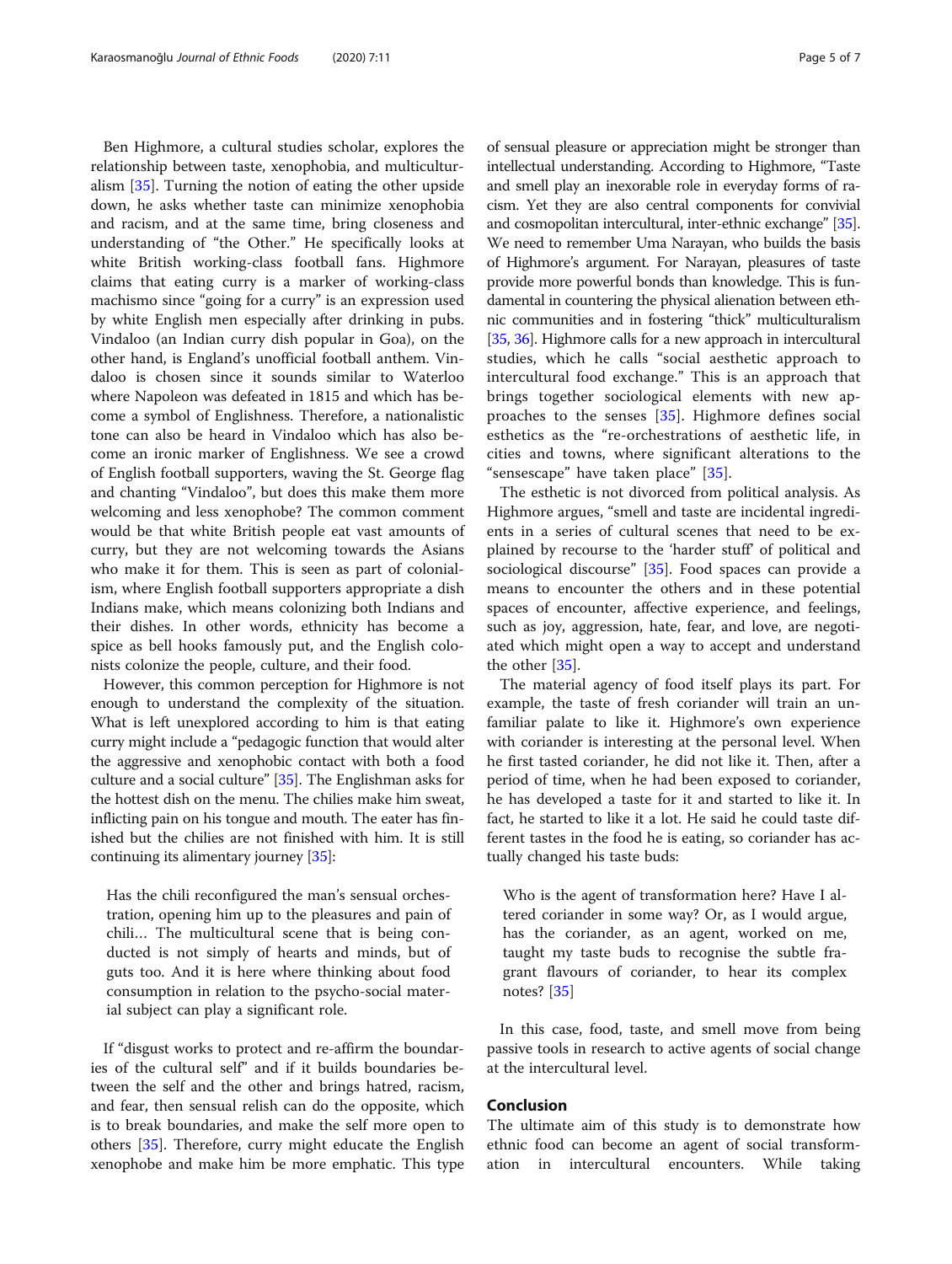<span id="page-5-0"></span>contextualism, senses, and power into account, cultural studies provide us with the necessary tools to approach ethnic food. Combining contextualism, the sensory approach, and agency, I have explored the ways in which ethnic food becomes an agent of social change and helps to build, promote, and improve intercultural relations. Here, food pedagogy emerges as an important concept.

In this study, I argue that while studying with and around food, we should be radically context dependent and should take senses together with subjectivity and intersubjectivity into account.

Therefore, we should follow at least three steps in the study of ethnic food and intercultural relations. First, we need to integrate sensory studies into food studies. There is a considerable number of studies dealing with intercultural studies and food. However, there are few studies that consider the role and transforming potential of taste and smell in intercultural relations. We need to find methodological ways to include the senses of taste and smell in ethnic food studies; that is, we need to find ways to approach ethnic food including, and therefore not neglecting the senses of smell and taste.

Secondly, in ethnic food studies, we need to apply selfreflexive ethnographic methodologies which are based on experience and emotion. We should be able to look at the culturally shaped senses and sensory experiences of food in multiple contexts, and how they are invested with meaning, emotion, memory, and value [\[19\]](#page-6-0). Therefore, while being radically context dependent, we may try to understand others' experiences of taste and smell as well as our own. Therefore, we use our body as a research tool both to understand the senses of others and thereof our own. Here, we need to think about self-reflexivity together with Pink's notions of subjectivity and intersubjectivity [[25](#page-6-0)]. Pink does not study the senses as the sole and primary object of study. But it may become part of a methodology, part of an approach to understand other people's experiences, ways of life, and values.

Third, we definitely need to explore the relationship between food and power; and food and agency. Food can also be a powerful agent of social change. Food is not just a simple object to be consumed, but it is something that triggers disgust and relish at the same time. It is perhaps the only mundane commodity that cannot be approached without considering the sensory apparatus. Emotions and senses have the power to change individual perception. They can even change the way we see the world around us. They can change the way we see others around us. They can change the way we see ourselves. They can change the way we see change itself. The power of ethnic food may be magical in this regard. Its power especially in intercultural studies should be explored further. In Fig. 2, the methodological model summarizing the arguments of this paper is presented.

Food is recently used in various fields such as public relations and public diplomacy. These studies assert that food has the potential to change the public perception of a nation's image  $[37]$  $[37]$  $[37]$ . This is why gastrodiplomacy which emphasizes the power of food and flavors in changing public perception of a country emerges as a useful